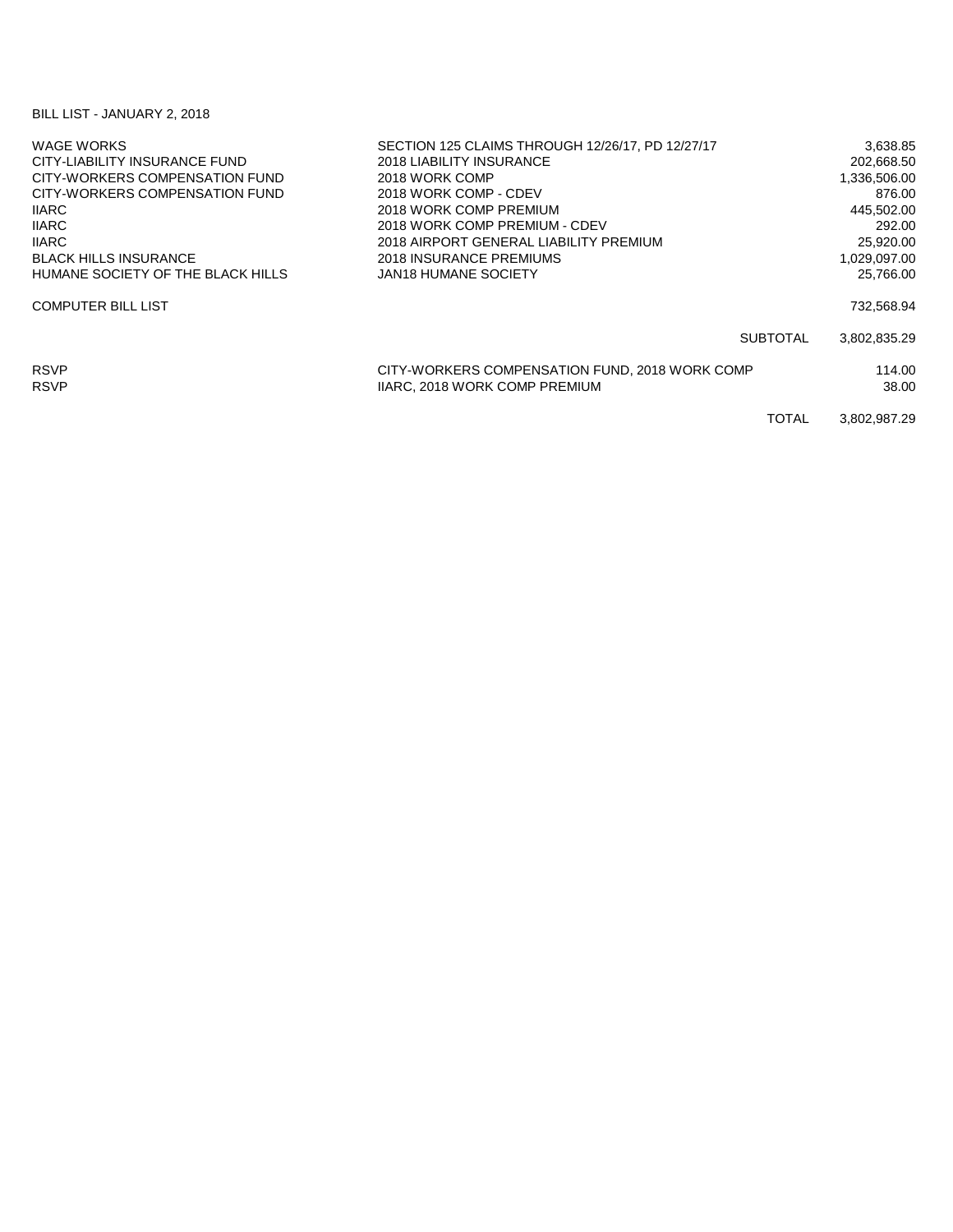## The City of Rapid City Bill List by Vendor - Summary

| <b>Vendor ID</b> | <b>Vendor Name</b>                      | <b>Amount</b> |
|------------------|-----------------------------------------|---------------|
|                  | 5 1ST NATIONAL BANK IN SIOUX FALLS      | 236191.71     |
|                  | 37 A & B BUSINESS EQUIPMENT INC         | 38.54         |
|                  | 44 A TO Z SHREDDING                     | 29.40         |
|                  | 79 ACE HARDWARE-EAST                    | 114.98        |
|                  | 80 ACE HARDWARE-WEST                    | 114.83        |
|                  | 137 ALCOPRO INC                         | 1157.00       |
|                  | 164 ALSCO INC                           | 74.90         |
|                  | 267 ARMSTRONG EXTINGUISHER SVC. INC.    | 650.00        |
|                  | 586 BLACK HILLS CHEMICAL CO INC         | 398.45        |
|                  | 622 BLACK HILLS ENERGY                  | 284.72        |
|                  | 652 BLACKSTRAP INC                      | 1847.50       |
|                  | 830 BURNS & MCDONNELL ENGINEERING       | 6611.00       |
|                  | 842 BUTLER MACHINERY CO.                | 129.55        |
|                  | 905 CARQUEST AUTO PARTS                 | 385.64        |
|                  | 931 CBH COOPERATIVE                     | 3080.86       |
|                  | 948 CENTURYLINK                         | 192.56        |
|                  | 988 CHRIS SUPPLY COMPANY INC            | 28.60         |
|                  | 1013 CITY OF RAPID CITY                 | 2146.12       |
|                  | 1113 CONTRACTOR'S SUPPLY INC            | 1005.58       |
|                  | 9890 CORE & MAIN LP                     | 50.00         |
|                  | 1163 CREDIT COLLECTIONS BUREAU          | 427.70        |
|                  | 1164 CRESCENT ELECTRIC SUPPLY CO        | 19.73         |
|                  | 1260 DAKOTA SUPPLY GROUP                | 45.45         |
|                  | <b>6888 DAKOTA TRUCK &amp; AUTO LLC</b> | 1649.40       |
|                  | 1491 EDDIES TRUCK SALES & SERVICE       | 464.79        |
|                  | 10391 ESTATE OF PIUS ROHRICK            | 100.00        |
|                  | 1592 EVERGREEN OFFICE PRODUCTS INC      | 24.51         |
|                  | 1627 FASTENAL COMPANY                   | 38.58         |
|                  | 1639 FELSBURG HOLT & ULLEVIG            | 12256.52      |
|                  | 7545 FISH WINDOW CLEANING               | 85.00         |
|                  | 1820 G&H DISTRIBUTING INC.              | 73.29         |
|                  | 1922 GODFREY BRAKE SERVICE & SUPPLY INC | 8.39          |
|                  | 1979 GREAT WESTERN TIRE INC.            | 1197.80       |
|                  | 2132 HARVEYS LOCK SHOP INC              | 2.80          |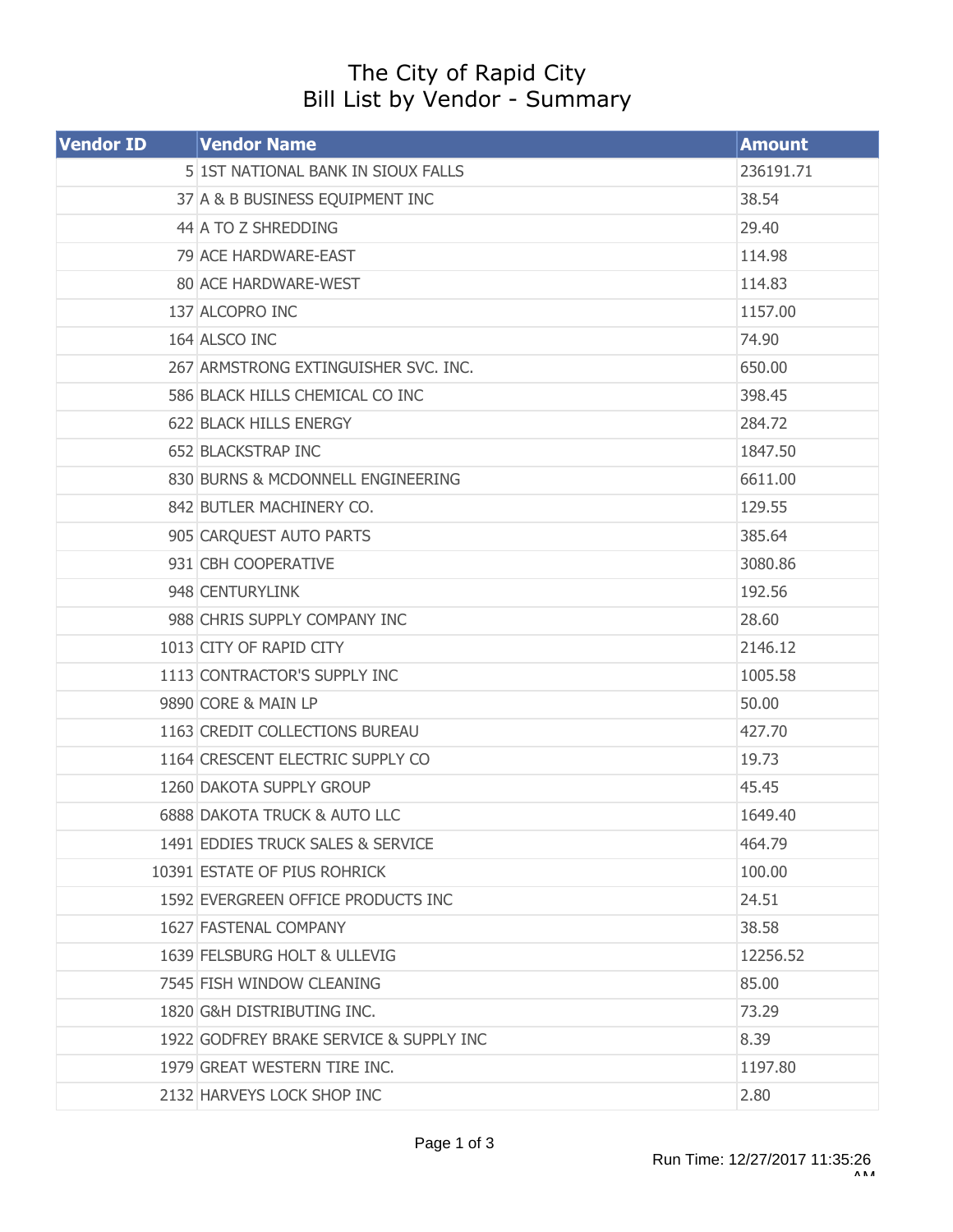| 2159 HDR ENGINEERING INC                  | 24027.48  |
|-------------------------------------------|-----------|
| 2262 HILLS MATERIALS CO                   | 327.50    |
| 10373 HOG WILD, LLC                       | 26344.49  |
| 2305 HOLSWORTH & SON INC., G.J            | 1411.66   |
| 2429 INSTA CHAIN INC                      | 541.92    |
| 2512 JENNER EQUIPMENT CO                  | 96.91     |
| 2554 JOHNSON MACHINE INC.                 | 423.10    |
| 2613 KADRMAS LEE & JACKSON                | 59518.32  |
| 9867 KEN YOUNG                            | 213.00    |
| 2676 KETEL THORSTENSON & CO               | 10000.00  |
| 2719 KNECHT HOME CENTER                   | 167.27    |
| 2772 KT CONNECTIONS INC                   | 6107.00   |
| 2787 L-3 COMMUNICATIONS CORPORATION       | 3644.00   |
| 2862 LAZY P-6 LAND COMPANY INC            | 268639.70 |
| 3036 M G OIL CO                           | 403.44    |
| 3112 MATCO TOOLS                          | 133.85    |
| 3115 MATHESON TRI-GAS INC                 | 23.18     |
| 2684 MATT KIMBALL'S GOLF SHOP             | 392.35    |
| 3208 MENARDS                              | 388.76    |
| 3424 NATIVE SUN NEWS                      | 193.50    |
| 8655 NIELSEN DIRTWORKS INC                | 8790.00   |
| 3524 NORTHERN SAFETY COMPANY INC          | 238.86    |
| 6680 NORTHERN STATE UNIVERSITY            | 2692.16   |
| 3530 NORTHWEST PIPE FITTINGS INC          | 307.02    |
| 3806 R & R SPECIALITIES INC               | 257.50    |
| 3849 RAPID CITY ARTS COUNCIL              | 699.66    |
| 3863 RAPID CITY JOURNAL - ADVERTISING     | 288.29    |
| 3884 RAPID CONSTRUCTION CO                | 24417.90  |
| 4125 RUNNINGS SUPPLY INC                  | 199.99    |
| 4137 RUSHMORE PLAZA CIVIC CENTER          | 637.20    |
| 4330 SERVALL UNIFORM/LINEN CO INC         | 133.82    |
| 4465 SNAP ON TOOLS                        | 117.99    |
| 4535 SOUTH DAKOTA SOCIETY OF PROFESSIONAL | 460.00    |
| 2332 STAN HOUSTON EQUIP CO INC            | 5258.03   |
| 4599 STAPLES ADVANTAGE                    | 53.49     |
| 4504 STATE OF SOUTH DAKOTA                | 8595.07   |
| 4685 STURDEVANT'S REFINISH SUPPLY CENTER  | 48.12     |
| 4817 THOMSON REUTERS - WEST               | 322.90    |